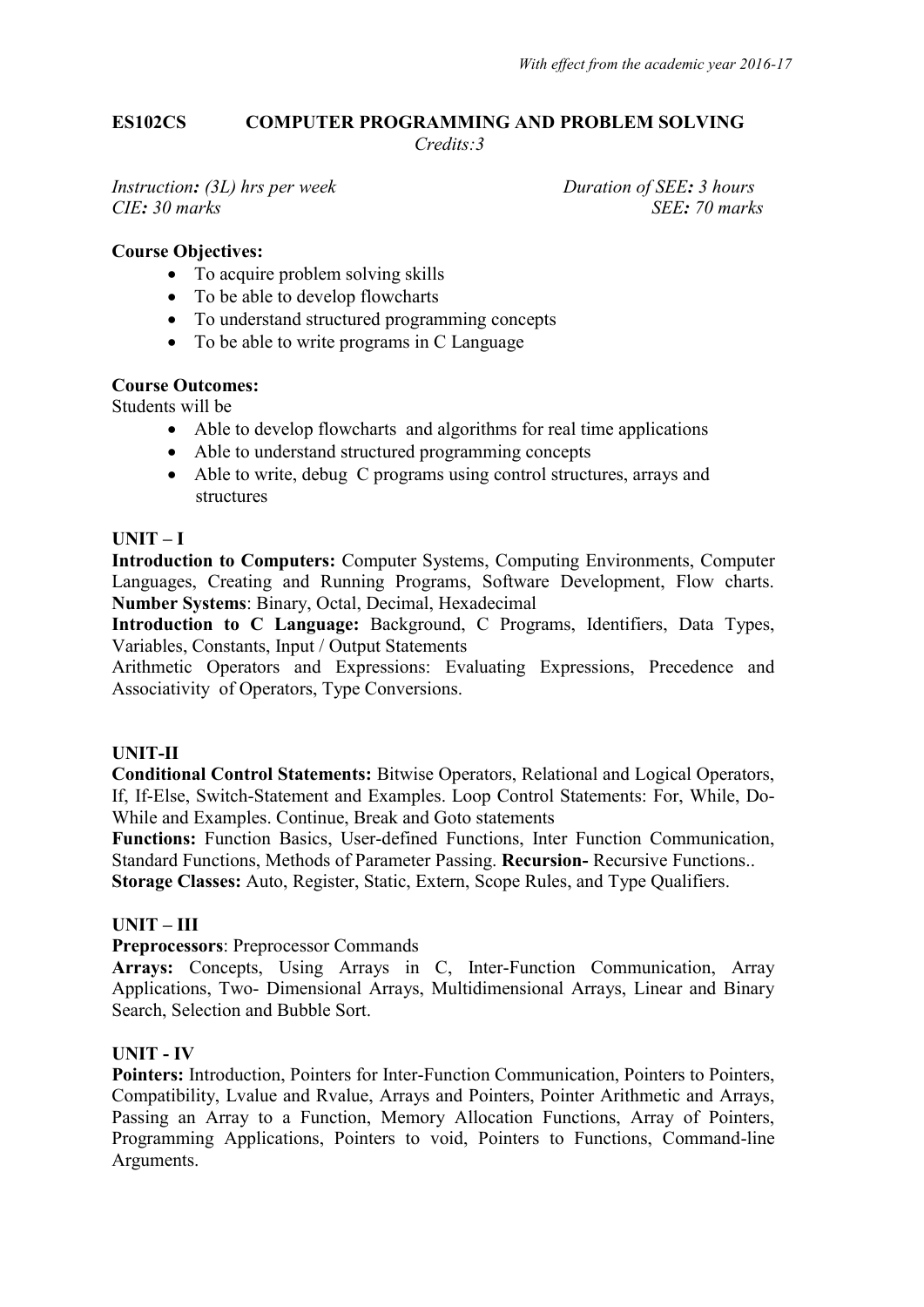**Strings:** Concepts, C Strings, String Input/Output Functions, Arrays of Strings, String Manipulation Functions.

#### **UNIT - V**

**Structures:** Definition and Initialization of Structures, Accessing Structures, Nested Structures, Arrays of Structures, Structures and Functions, Pointers to Structures, Self Referential Structures, Unions, Type Definition (typedef), Enumerated Types.

**Input and Output:** Introduction to Files, Modes of Files, Streams, Standard Library Input/Output Functions, Character Input/Output Functions.

#### **Suggested Reading:**

- 1. B.A. Forouzan and R.F. Gilberg, *A Structured Programming Approach in C* , Cengage Learning, 2007.
- 2. Kernighan BW and Ritchie DM, *The C Programming Language*, Prentice Hall of India,  $2<sup>nd</sup>$  Edition, 2006.
- 3. Rajaraman V, *The Fundamentals of Computer*, Prentice-Hall of India, 4<sup>th</sup> Edition, 2006.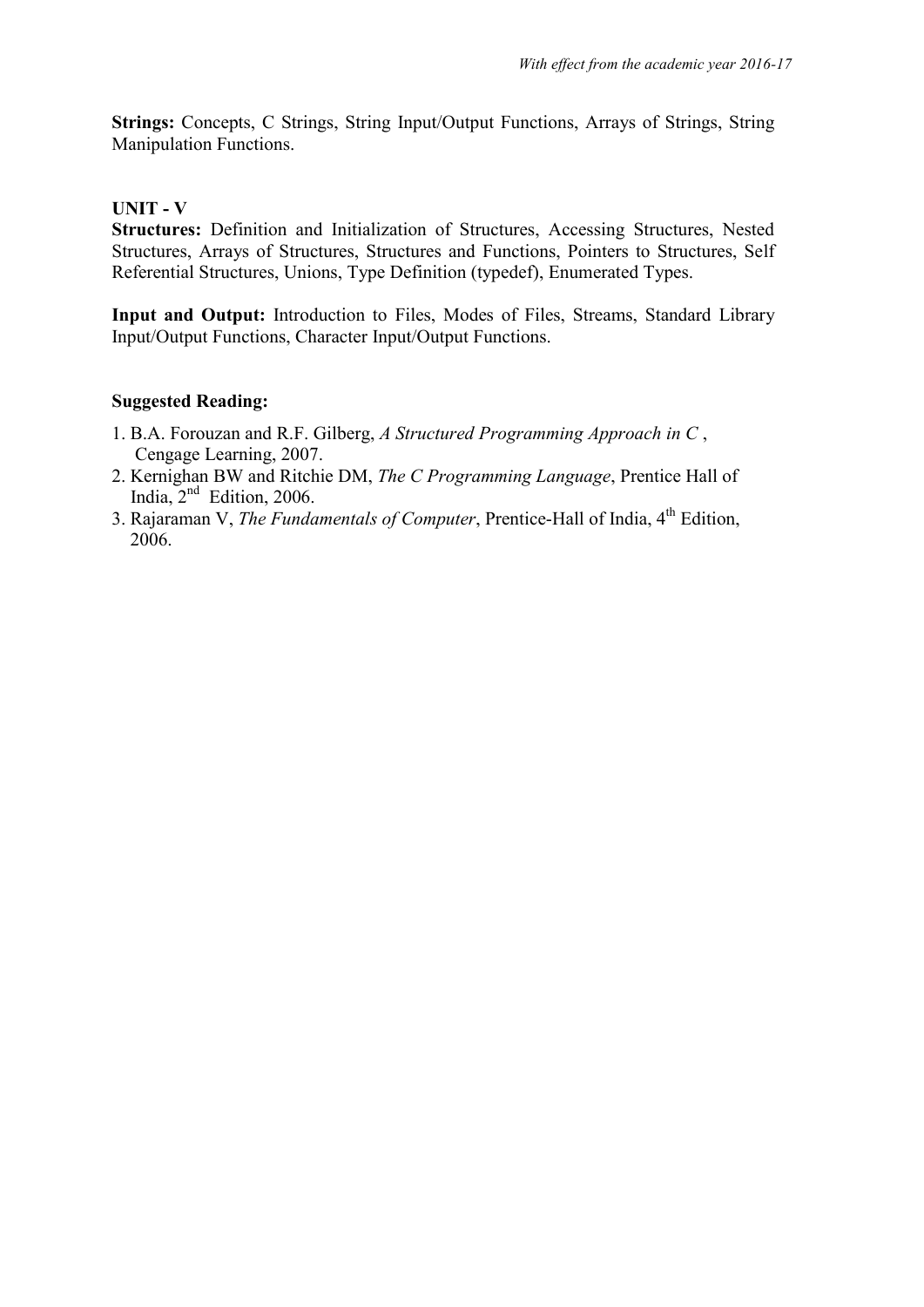# **ES151CS COMPUTER PROGRAMMING LAB**

*Credits:1*

*Instruction: (2P)* hrs per week Duration of SEE*: 3 hours CIE: 25 marks SEE: 50 marks*

# **Course Objectives:**

- To understand the fundamentals of programming in C Language
- To learn how to write, compile and debug programs in C
- To acquire logical and programming skills to formulate problems to implement in C language.
- To analyze and choose programming components to solve computing problems in real-world.

#### **Course Outcomes:**

Students will be

- Able to write, compile and debug programs in C language
- Able to formulate problems and implement in C language.
- Able to choose control structures and arrays to solve computing problems in real-world.
- 1. Finding the maximum and minimum of given set of numbers
- 2. Finding Roots of a Quadratic Equation
- 3. Sin x and Cos x values using series expansion
- 4. Conversion of Binary to Decimal, Octal, Hexa and Vice versa
- 5. Generating a Pascal triangle and Pyramid of numbers
- 6. Recursion: Factorial, Fibonacci, GCD
- 7. Matrix addition and multiplication using arrays
- 8. Bubble Sort, Selection Sort
- 9. Programs on Linear Search and Binary Search using recursive and non-recursive procedures.
- 10. Functions for string manipulations
- 11. Find the No. of characters, words and lines in a given text file
- 12. File Handling programs.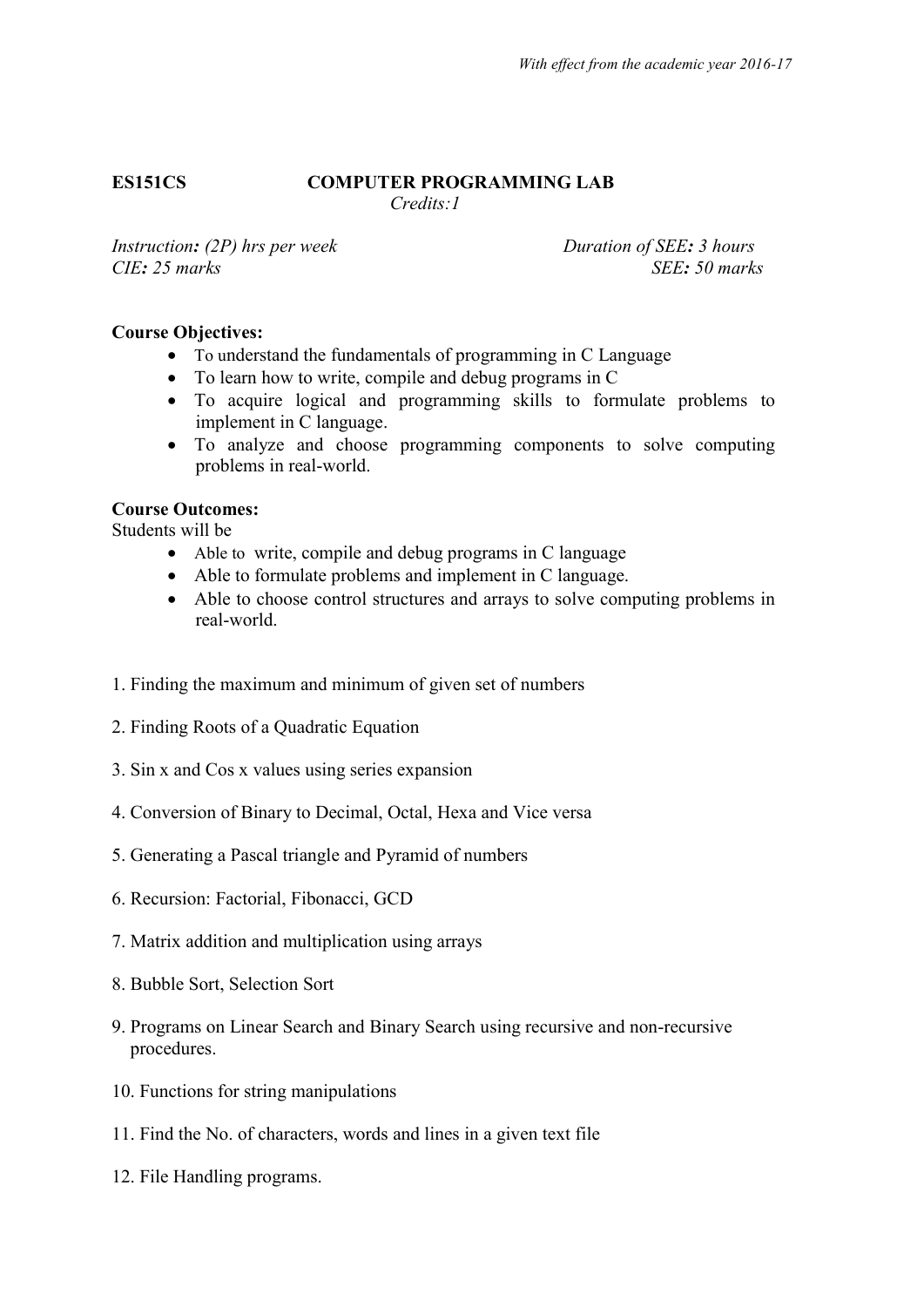#### **PC201CS OBJECT ORIENTED PROGRAMMING USING C++**  *Credits:3*

*Instruction: (3L+1T) hrs per week Duration of SEE: 3 hours CIE: 30 marks SEE: 70 marks*

# **Course Objectives:**

- To understand basic concepts of object oriented programming.
- To learn how to define user defined functions and calling functions.
- To acquire knowledge on inheritance and polymorphism and apply for realtime
- applications.
- To learn the usage of pointers for creation of linked list.

#### **Course Outcomes:**

Students will be

- Able to understand object oriented programming concepts
- Able to define user defined functions.
- $\bullet$  Able to write C++ programs using inheritance and polymorphism.
- Able to develop programs using pointers, templates and exception hanlding.

# **UNIT - I**

**Introduction to C++:** Programming paradigms, Object Oriented Programming Concepts, Advantages and Applications of OOPs.

Variables and assignments, Data types, expressions, Simple flow control and Control structures.

# **UNIT - II**

Functions: Call by value, call by reference. Parameters using procedural abstraction; Testing and debugging functions. I/O Streams as an introduction to classes and objects. Introduction to arrays, Arrays in functions, Programming with arrays and multidimensional arrays. Structures, Classes, Abstract data types.

#### **UNIT – III**

Strings, Pointers and Dynamic Arrays, Recursion, Constructors, Destructors, Copy **Constructors** 

**Inheritance:** The notation of inheritance, derived classes, overriding, Virtual Base Class

# **UNIT-IV**

**Static Polymorphism:** Function and Operator overloading, Friend function, Runtime Polymorphism, Virtual functions, and Exception Handling. Function Templates, and Class Templates.

#### $\mathbf{I} \mathbf{I} \mathbf{N} \mathbf{I} \mathbf{T} - \mathbf{V}$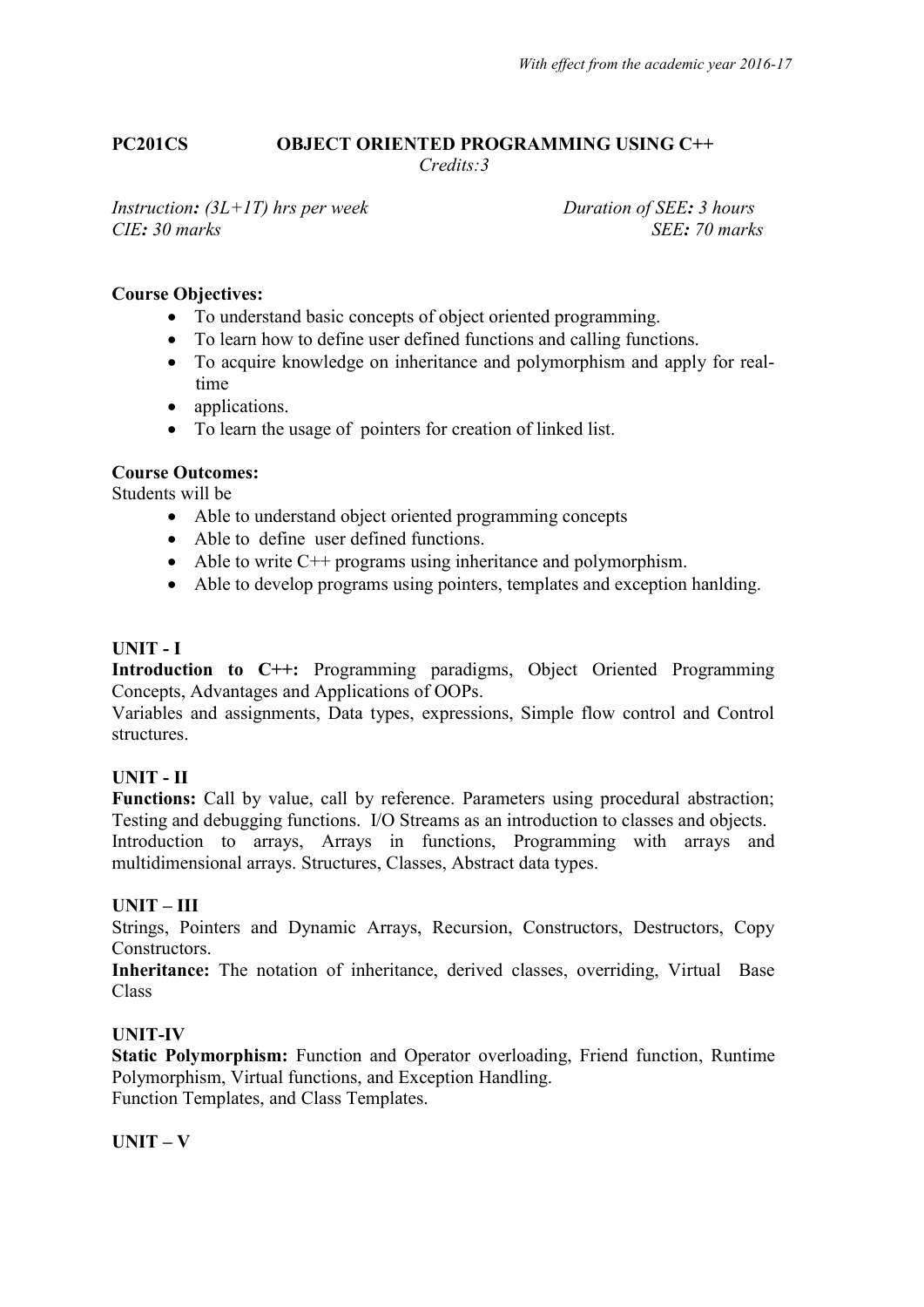**Pointers and Linked Lists:** Nodes and linked lists, Implementation of stacks and queues using arrays and linked lists, Operation on linked lists- inserting a node, deleting a node, searching for a node.

# **Suggested Reading:**

- 1. Walter Savitch, *Problem Solving with C++,* Pearson Education Publishing,  $6<sup>th</sup>$  Edition, 2009.
- 2. SB Lippman, J Lajoie,  $C_{++}$  *Primer*, AW Publishing Company,  $3<sup>rd</sup>$  Edition, 2007.
- 3. Paul Dietel, Harvey Dietel, *C: How to Program*, PHI, 6<sup>th</sup> Edition, 2010.
- 4. Bjarne Stroustrup, *The C++ Programming Language*, Pearson Education,  $4<sup>th</sup>$  Edition, 2013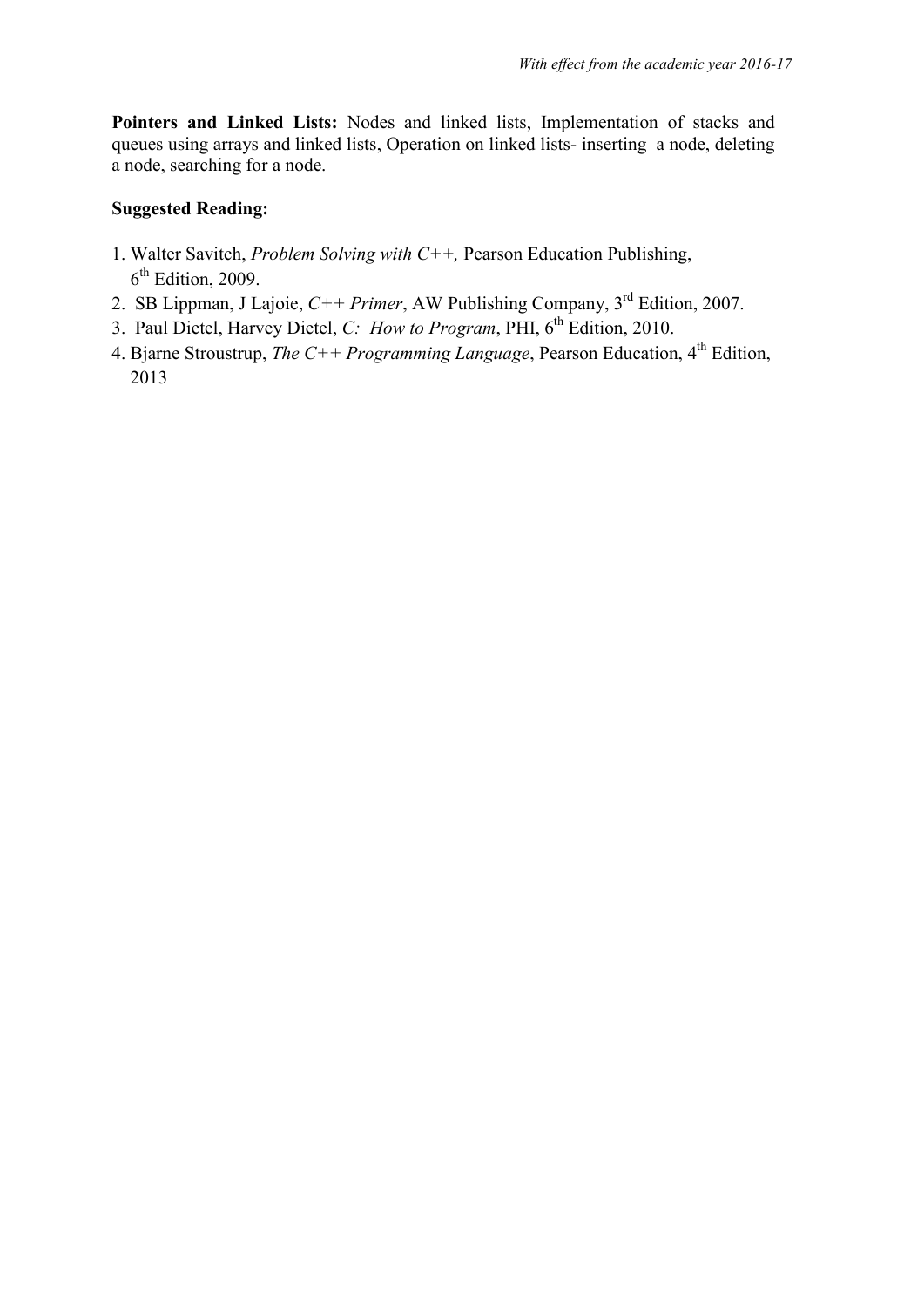# **PC 251 CS C++ PROGRAMMING LAB**

 *Credits:1* 

*Instruction:* (2P) hrs per week Duration of SEE*: 3 hours CIE: 25 marks SEE: 50 marks*

# **Course Objectives:**

- Able to write, compile and debug programs in  $C++$
- Able to formulate problems and implement in C++.
- Able to apply knowledge to solve computing problems in real-world.

#### **Course Outcomes:**

Students will be

- Able to write, compile and debug programs in  $C++$
- Able to formulate problems and implement in C++.
- Able to apply knowledge to solve computing problems in real-world.
- 1. Implementation of complex numbers using classes.
- 2. Implementation of matrix class.
- 3. Programs using constructors, destructors and copy constructors.
- 4. Implementation of various sorting techniques.
- 5. Programs on various types of inheritance.
- 6. Programs on function overloading, operator overloading, and exception handling
- 7. Programs on virtual functions, dynamic polymorphism.
- 8. Programs on function templates and class templates.
- 9. Implementation of stack using arrays and linked list.
- 10. Implementation of queue using arrays and linked list.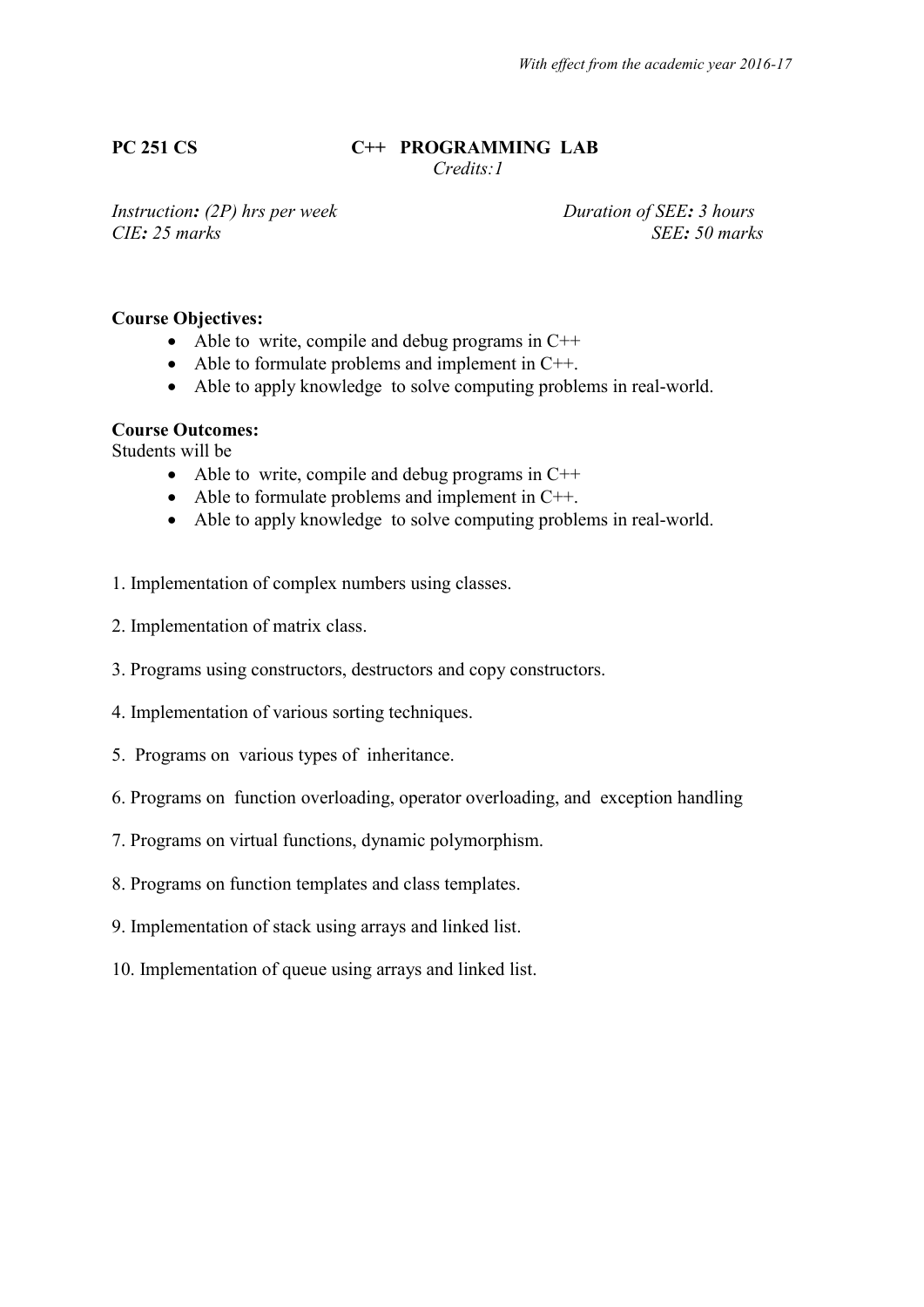# **ES251CS COMPUTER SKILLS LAB**

 *Credits:1* 

*Instruction:* (2P) hrs per week Duration of SEE: 3 hours *CIE: 25 marks SEE: 50 marks*

#### **Course Objectives:**

- To learn assembling and disassembling of PC Hardware
- To understand the installation of Operating systems
- To be able to acquire skills in Productivity tools

#### **Course Outcomes:**

Students will be

- Able to assemble and disassemble the hardware components of computer.
- Able to install the Operating systems.
- Able to learn the documentation and report writing in Productivity tools

#### **I: PC Hardware**

- 1. Identify the peripherals of a computer. (Processor, Memory chips, Mother board, Disk drives, and Controller card such as AGP board, Network cards, Sound card, as well as Parallel and Serial ports etc.,)
- 2. Disassembling and Assembling PC in working condition. Load the Operating Systems with partitions for Windows and Linux, configure for Network.

#### **II**: **Productivity Tools:**

- 1. **Documentation Using MS-Word**: Introduction to Office Automation, Creating & Editing Document, Formatting Document, Auto-text, Autocorrect, Spelling and Grammar Tool, Document Dictionary, Page Formatting, and Bookmarks.
- 2. **Presentation using MS-PowerPoint**: Creating presentation slides and Enhancing Slides with features like Organizational charts, Excel Charts, Word Art, Objects, Animations and Sounds, Inserting Animated Pictures or Accessing through Object.
- 3. **MS Excel:** Introduction to MS-Excel, Creating & Editing Worksheet, Formatting and Essential Operations, Formulas and Functions- like sum, average, standard deviation, and charts.

#### 4. **Internet and HTML:**

- a) Telnet/Secure Shell (Remote login to university computers)
- b) Electronic Mail (Communicating with email software)
- c) File Transfer Protocols (transferring files between networked computers)
- d) World Wide Web (Interface, Navigation, Search Tools)
- e) Publishing Web Pages (Using HTML editors to create personal web sites)
- f) **C**reate the web-page (With title, text, frames, hyperlinks to some sites, pictures, lists, tables, fonts and colors) without using any web authoring tools.